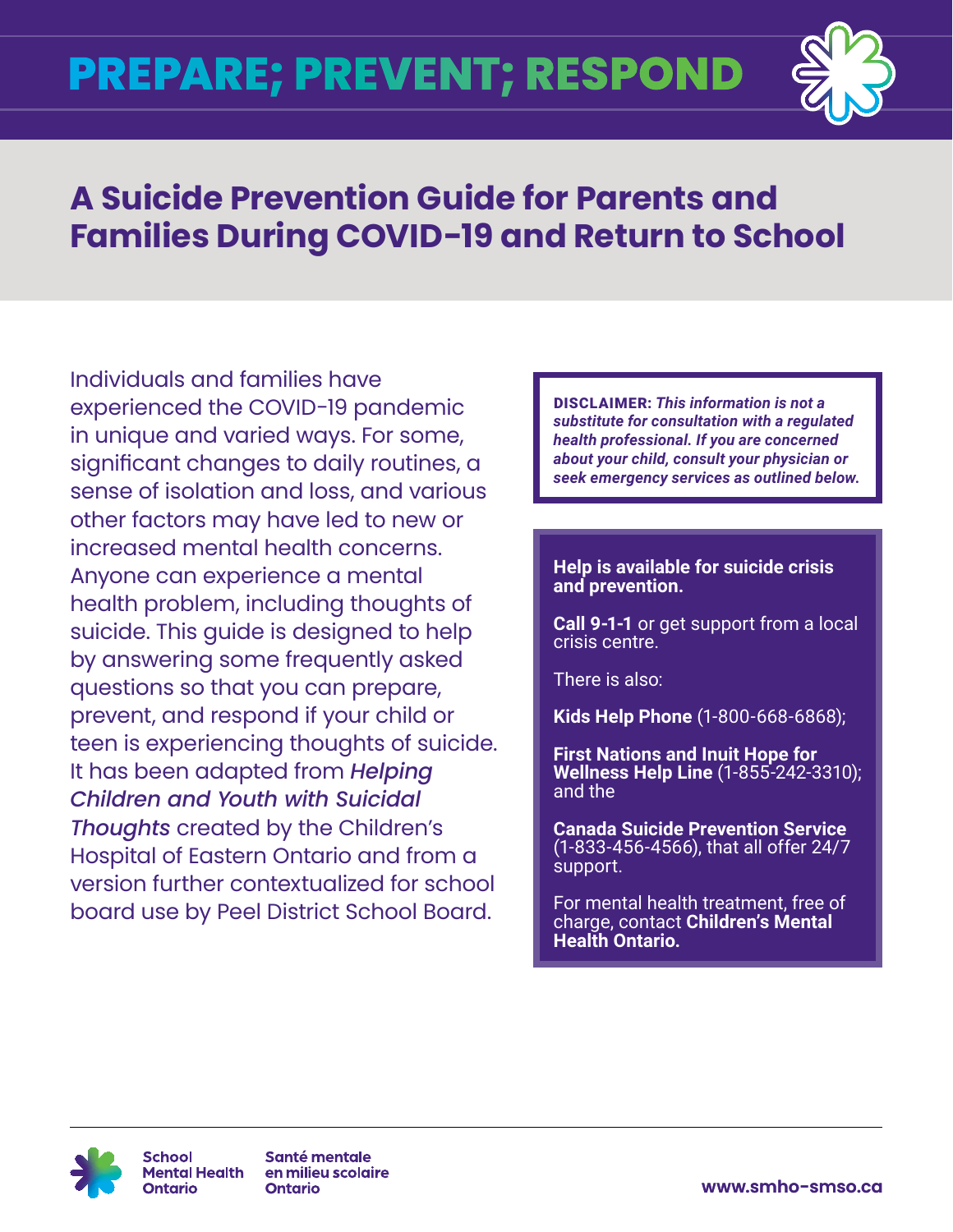### **PREPARE**

#### **As a parent\* of a school-aged child, what are some facts I should know about suicide?**

- **•** Suicide amongst young people is tragically common. It is the second leading cause of death amongst youth and young adults.
- **•** About 10% of youth have seriously contemplated suicide, and 3% have attempted suicide.
- **•** It is most often associated with mental health problems like mood disorders, but there are usually many complex factors leading up a young person thinking about ending their life.
- **•** Rates of suicide are higher for boys, survivors of suicide loss, survivors of a suicide attempt, and for those from some First Nations, Metis, and Inuit communities. Thoughts of suicide and suicidal behavior are more common amongst LGBTQ2S youth than their non-LGBTQ2S peers.
- **•** Suicidal thoughts can happen to anyone. As a parent, it is good to be knowledgeable and prepared.

#### **What causes young people to think about suicide?**

Children and youth can experience thoughts of suicide when they feel overwhelmed and helpless about a situation, disconnected from others, hopeless about the future, etc. It can be related to stresses associated with, for example:

- **•** relationships (conflict, loss of a significant other, bullying, divorce),
- **•** school (pressure to achieve, learning struggles, feeling they don't belong),
- **•** oppression, discrimination and/or feeling unsafe/ unsupported (e.g., experiences of racism, homophobia, transphobia, Islamophobia, ableism, poverty, abuse, etc.),
- **•** mental health concerns (depression, bipolar disorder, anxiety, problematic substance use).

**•** For some children and youth, the stress of COVID-19, school closures, social isolation, instances of systemic racism and injustice and/or the anticipated return to school has increased the risk for suicidal thoughts. At this vulnerable time, it's important to be watchful and ready to provide caring support.

### **What can I do to help my child to stay mentally well?**

Life during the COVID-19 pandemic can be very stressful and all of the unknowns and worries can add up. You can help your child to understand their feelings, and can navigate these times together, to leave them feeling more confident and hopeful. These practical tips can help:

- **•** Do your best to minimize stress in your household, even when times are tough.
- **•** Make time for connection and fun each day and spend one to one time with your child
- **•** Teach your child, and show them, ways of coping with stress. Give them space to try, and to talk.
- **•** If your child is upset about something, listen and show them that you understand why they would be feeling the way they are, without trying to move too quickly to problem-solving.
- **•** For older children, consider sharing resources like [COVID-19 Youth Mental Health Resource Hub](https://jack.org/Resources/COVID-19-Youth-Mental-Health-Resource-Hub?lang=en-ca) and [Kids' Help Phone](https://kidshelpphone.ca/) where they can find ideas for coping with stress and staying mentally well.
- **•** Visit the [COVID-19 / Return to school](https://smho-smso.ca/covid-19) section of our website for more information related to mental health and COVID-19.

*\* In this document the term parent will be used, with the understanding that this resource is also meant for guardians, caregivers, family members, and other caring adults.*



en milieu scolaire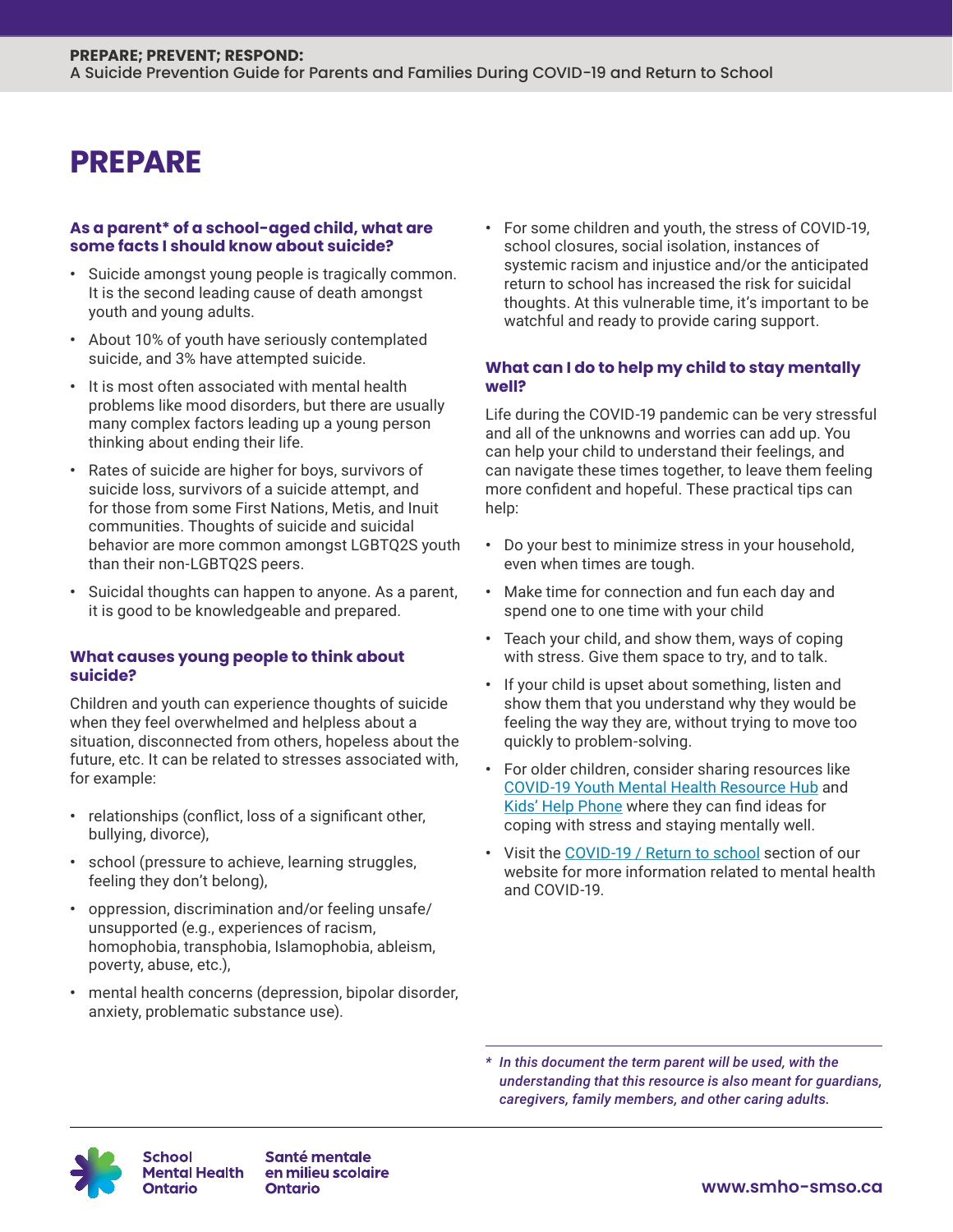## **PREVENT**

### **Can talking about suicide with my child or teen put them at greater risk?**

Parents often worry that discussing suicide and asking directly about thoughts of suicide will somehow put these thoughts into their child's mind. As a result, many parents avoid the topic altogether. *In fact, there is no evidence to suggest that asking someone if they're having thoughts of suicide will increase the risk of developing suicidal thoughts.* Rather, talking about suicide in good ways shows your child that you care, and that you are there to help them through difficult times. You can give them words for describing difficult thoughts, and you can walk alongside as they access needed supports and services.

### **What are some warning signs for suicide?**

Warning signs for suicide can be difficult to see, unless you know what to watch for. Look for:

- **•** Withdrawing from family and friends
- **•** Hopelessness about the future
- **•** Talking or writing about suicide or wanting to die
- **•** Conveying that they are overwhelmed, helpless, or out of control
- **•** Good-bye gestures, such as giving important belongings away
- **•** Changes in behaviour (decline in school performance, acting out, risk-taking, etc.)
- **•** Problematic substance use
- **•** Inattention to hygiene
- **•** Negative mood or signs of depression (sadness, irritability, less enjoyment of previously enjoyed activities, difficulty sleeping or eating)

### **What should I do if I think my child or teen is having thoughts of suicide?**

Raising the topic with your child will make it easier for them to confide in you if they are having trouble in this area. Here are some ways to approach this difficult conversation:

**Start the conversation:** Begin gently, by first asking how your child or teen is feeling. You might begin with some general observations and questions, like "I've noticed you are spending a lot of time in your room and you seem sad. Are you okay?"

|--|

**Listen:** It's important to give your child or teen a chance to respond to your first question. You might say, "Tell me a bit more about that. It sounds important. I'm starting to understand better."



**Ask:** Directly ask about suicide. If your child says "no", trust your instincts and follow up if needed.



**Respond:** If your child says 'Yes', stay calm and reassure them that you will help them through this.





**School Mental Health** Ontario

Santé mentale en milieu scolaire **Ontario**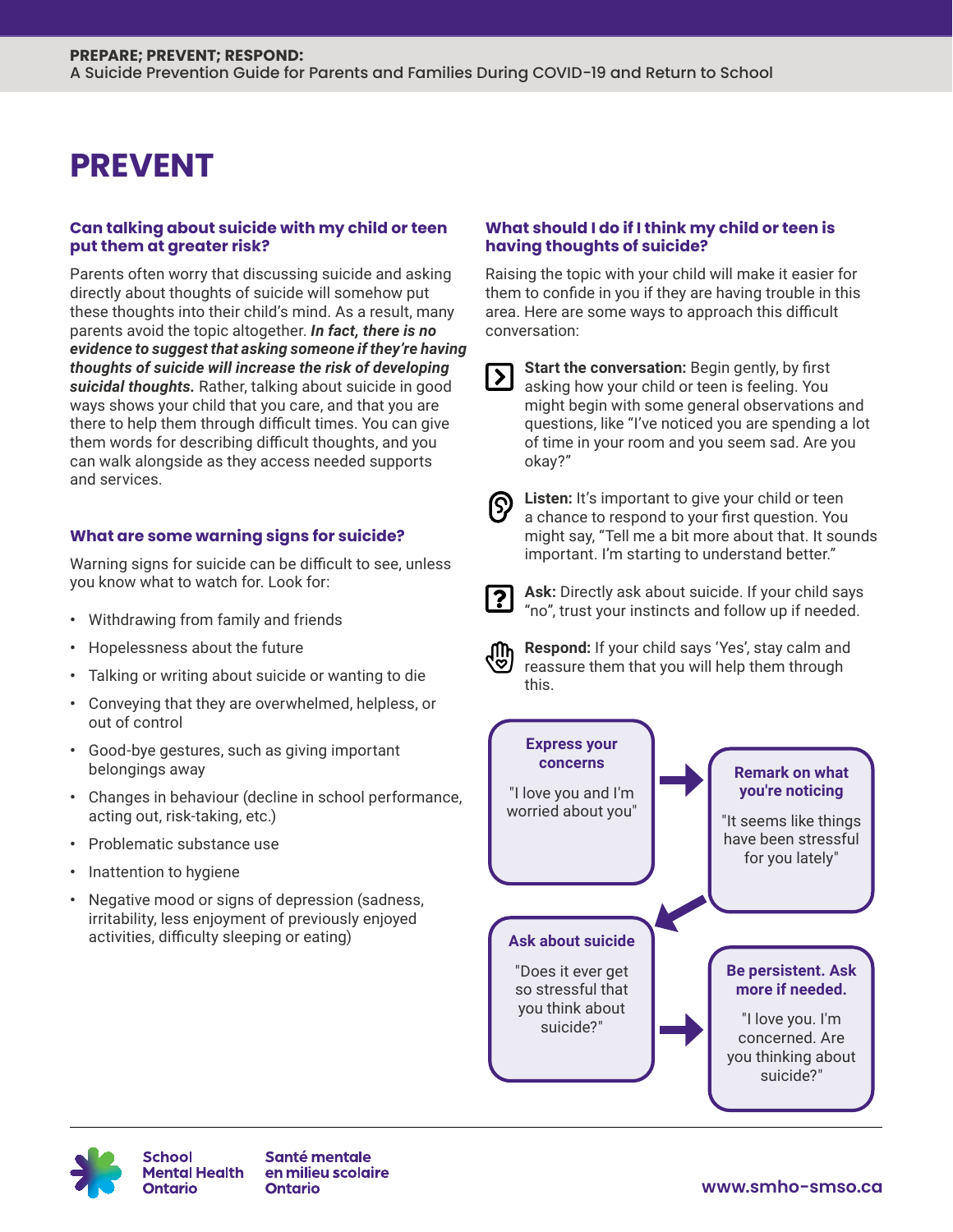### **RESPOND**

#### **How can I help my child if they tell me they are having thoughts about suicide?**

No matter what your child or teen is going through, reassure them that you love them and that you will get through this together. These practical tips can help:

- **•** Listen and acknowledge when your child or teen tells you how they are feeling. Thank them for sharing with you and validate their emotions. Avoid comments that may minimize their feelings.
- **•** Ask your child how they want to be supported. Try not to give advice if they don't ask for it.
- **•** Whenever you say goodbye as they leave the house for school etc, talk about the next reunion.
- **•** Help your child to break down a problem into smaller parts, and to tackle one part at time to make things more manageable.
- **•** Help your child remember how they have overcome other challenges and remind them how they used their strengths to get through that difficult time. Offer hope and encouragement.
- **•** Get professional help. You can be a great support, but you are not a therapist. If your child or teen is experiencing thoughts of suicide, they need ongoing care from a trained mental health professional.

### *Assure your child or teen that they are not alone. "We're in this together. I'm going to help you get through this."*

When people have overcome their feelings of suicide, there is one protective factor that stands out – a supportive relationship with at least one significant other… **That can be you!**

### **How can I help my child or teen to stay safe at home?**

When a child or teen has thoughts of suicide (whether these thoughts are active or not) it's important to make your home a safer place. These practical tips can help:

- **•** Remove firearms and weapons from the home, or make sure they are stored in a secure cabinet with keys held outside the home or hidden. Remove ropes, cords, sharp knives, blades or other means of obvious self-harm. Hide car keys to ensure your teen doesn't take the car without you knowing.
- **•** Lock up and monitor all medications, including things like Acetaminophen and ASA. If your child takes prescription medication, monitor their usage closely. Dispose of any unused medication.
- **•** Remove alcohol from the home as alcohol can impair judgement and increase risk behavior.
- **•** Make sure your teen has developed a safety plan with their mental health care provider. The "Be Safe" [app](https://besafeapp.ca/) allows users to create a digital safety plan. An ongoing coping plan can also be helpful. See the **My Coping Plan** worksheet at the end of this document.
- **•** Be mindful of 'triggers' and high risk periods, and check in often during these times. Do not leave your child or teen alone for long periods. If you have to go out, take your child or teen with you.



Santé mentale en milieu scolaire **Ontario**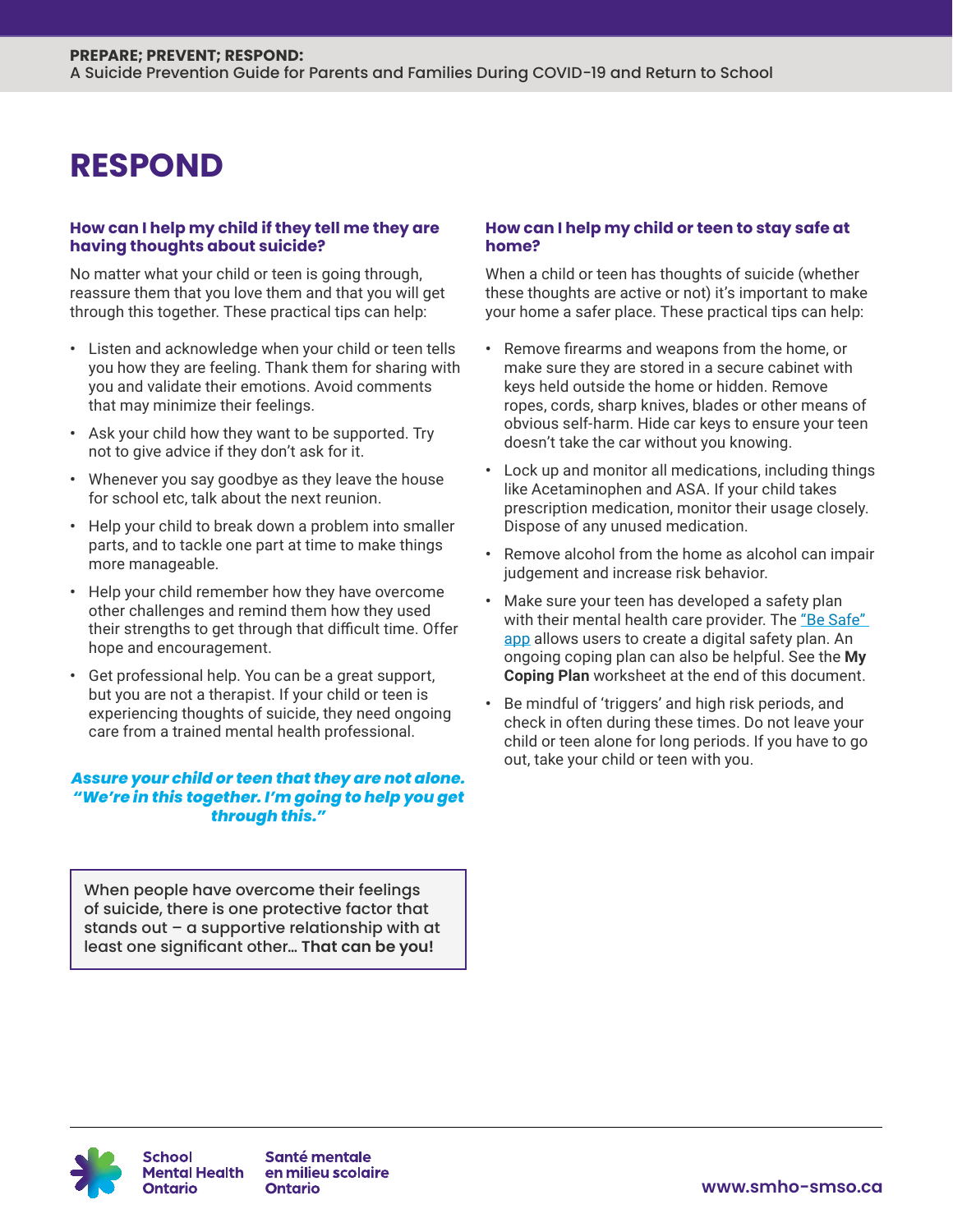### **RESPOND – In a Mental Health Emergency**

### **WHEN URGENT ACTION IS NEEDED**

#### **If you are worried your child is in immediate danger for suicide, get professional help right away.**

- **•** Don't leave your child or teen alone. Make sure that there is someone with your child at all times, whether it is you or a close friend or family member.
- **•** Call a telephone distress line for your area or **Canada Suicide Prevention Service** (1-833-456-4566).
- **•** If your child or teen says they cannot stop thinking about suicide and has imminent plans to hurt themselves, call 911 or go to your local hospital emergency room immediately.

### **If you discover your child or teen after a suicide attempt, call 911 right away.**

- **•** Give first aid if you can. Follow the guidance of the 911 operator.
- **•** Contact someone to go with you to the hospital or to stay with you at home.
- **•** Talk to your child, reassure them, let them know you are there with them.

**Suicide thoughts and actions are mental health emergencies.** (e.g., having a plan to kill oneself or an active suicide attempt)

### **Call 911 or go to your local hospital emergency room immediately.**

### **There are people ready and available to help.**

**Note:** If you visit an emergency room, be prepared that you may be asked to participate in screening for COVID-19, wear a mask, etc. Try to stay calm and see this as an example of how caring professionals are providing support. For an excellent overview on preparing for a mental health emergency, consult the CHEO resource **[Helping Children and Youth with Suicidal Thoughts](https://www.cheo.on.ca/en/resources-and-support/resources/P5012E.pdf)**.

Mental health emergencies, and particularly those involving suicidal behavior, can leave caregivers with a range of overwhelming emotions. Get support for yourself. Once you have secured professional help for your child or teen, contact a close family member or friend to support you during this crisis. Think about getting professional counseling support for yourself as well. You can contact [ConnexOntario](https://www.connexontario.ca/) to learn more about services in your area (1-866-531-2600).

**To access free, mental health treatment in your area for children, youth and families, including walk-in clinics (virtual & in-person), ongoing counseling and therapy, and intensive and specialized treatment contact [Children's Mental Health Ontario](https://cmho.org/findhelp/). No referral necessary.**

**Children and youth can speak with a counsellor 24/7 by calling [Kids Help Phone](https://kidshelpphone.ca/) at 1-800-668-6868 or texting CONNECT to 686868.**



**School** Ontario

Santé mentale Mental Health en milieu scolaire **Ontario** 

**www.smho-smso.ca**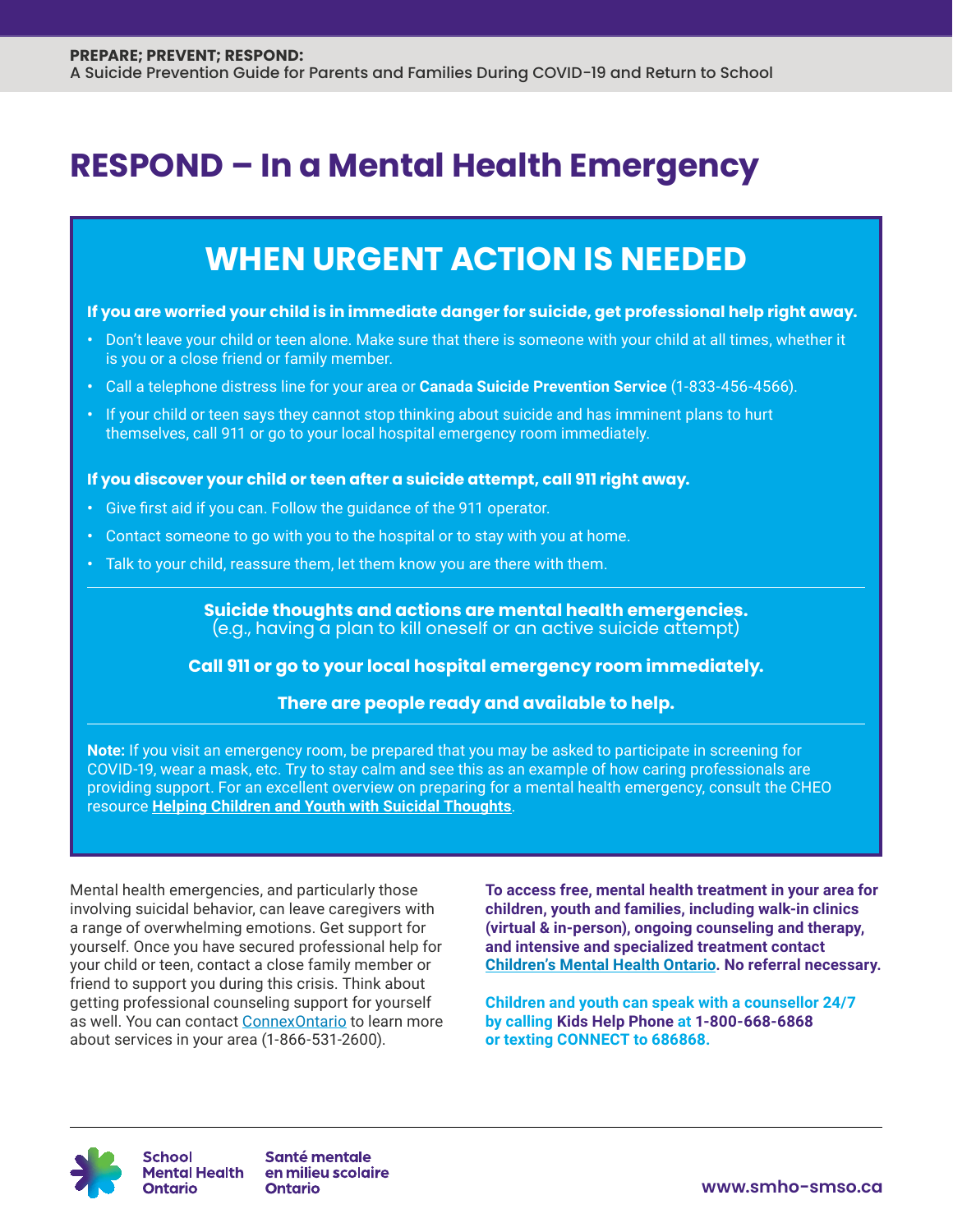## **SPECIAL CONSIDERATIONS**

### **How can I support my child or teen following a death by suicide?**

Unfortunately, your child or teen may experience the death of a friend, classmate, or relative by suicide. This may enhance risk for those who are already having suicidal thoughts, but is of course upsetting for all who are impacted by this tragic loss. You can help your child through this. It is important to talk about what happened, and to make sure your child is okay. These practical tips can help:

- **•** Ask about the impact of the death on them. Find out what they know and provide as much factual information as you can if they have questions or misinterpretations.
- **•** Listen and validate how they feel, letting them know it is normal to have many different feelings (e.g., "You seem both angry and sad that your friend died by suicide. That is hard but a really natural response to something so sudden and tragic."). No matter what your child says, try to react calmly.
- **•** Let your child know that you are thinking about their well-being, too (e.g., "Given all you are dealing with right now, I wonder if you have thoughts of suicide. You can tell me and we can talk.")
- **•** As your child grieves, walk alongside (e.g., "I can see you're in a lot of pain. I'm sorry. Let's think of what we can do to figure this out. I want to be helpful and I'm here for you no matter what.")
- **•** If your child seems to need more help in processing what has happened, ask about who their 'goto' sources of support are at school and in the community. List trusted adults they could go to for help if you aren't there. Inform them about 24/7 community supports such as [Kids Help Phone](https://kidshelpphone.ca/) (1-800-668-6868 or text "CONNECT" to 686868).
- **•** Discuss self-care and coping. Ask your child/teen what they do for self-care, or to cope when they're feeling stressed. Model and discuss your own selfcare and personal resiliency strategies.
- **•** Keep the lines of communication open. You could say, "I want you to know that I am always here for you if you want to talk. I promise to listen with an open mind and heart. Is there anything I can do to make myself more available to you?"

### **How can I work together with my child's school to keep my child mentally well?**

Your child's school is a partner in supporting student mental health. Specific resources have been created to support educators to ensure a mentally healthy welcome and ongoing caring environment for learning. If you're concerned about your child's mental health, or if they are having suicidal thoughts, you can speak to their teacher(s) to ensure coordinated support. These practical tips can help:

- **•** Be specific about your concerns so you and the teacher can figure out the best way to help. Share any information you think may be helpful to the teacher (e.g., approaches that seem to help, specific behaviours you're noticing).
- **•** Ask the teacher what they've noticed at school. Some children may seem fine or show different signs at school. Discuss what you and they are seeing so you each have the full picture.
- **•** Ask about options for ongoing communication so you can share new information with the school.

*Working as a team, you can help to ensure the wellness and safety of your child at school.*



Santé mentale en milieu scolaire **Ontario**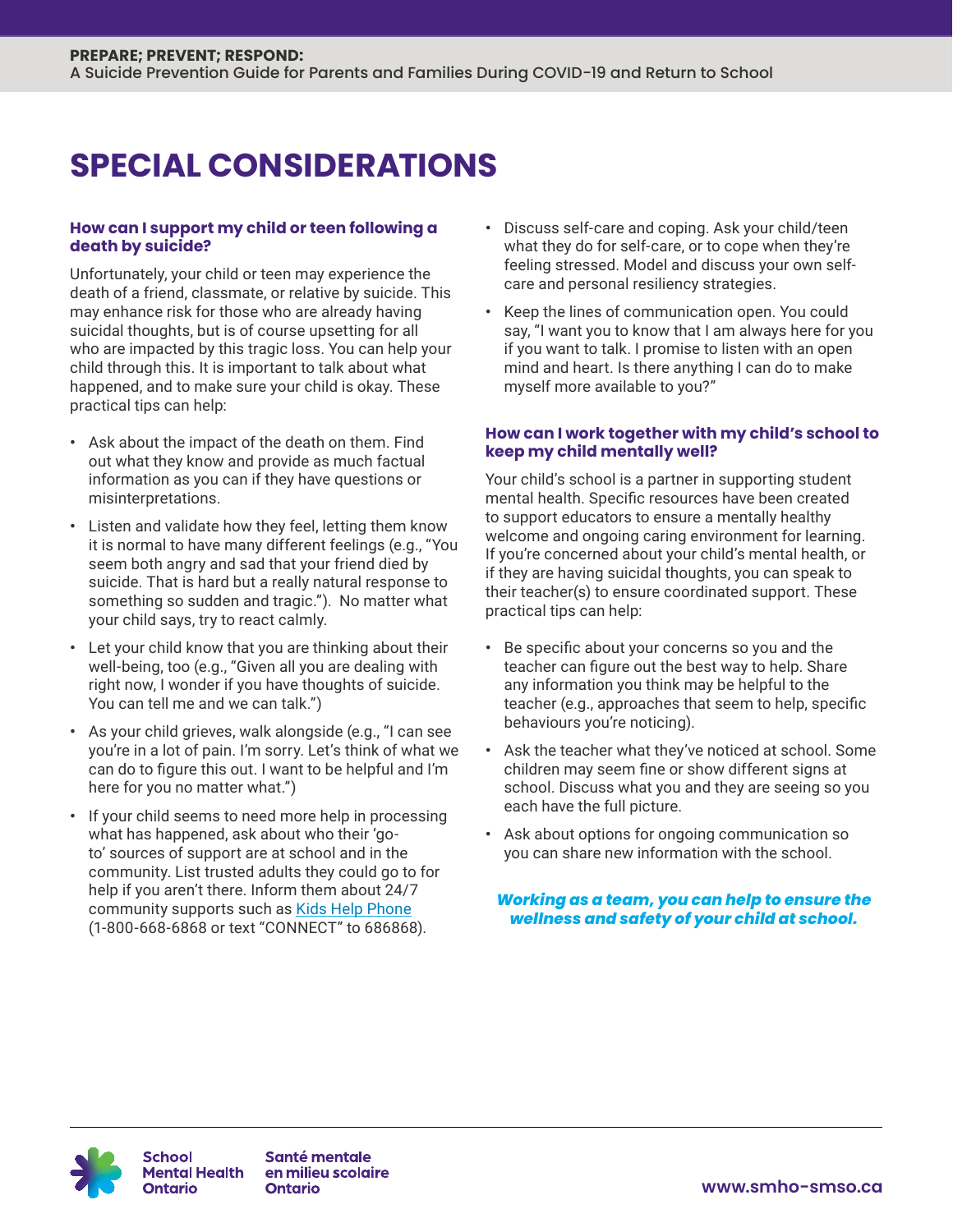# **My Coping Plan**

When we are feeling distressed and overwhelmed it can be hard to think straight, or know what to do in the moment. This worksheet is meant to help you problem solve how to cope with difficult situations ahead of time.

Everyone has their own way of coping so it is important that you try what you think might work for you. Remember, it is likely to take some time, and involve trying different ideas, before you find the exact plan that works for you. Don't give up!

| The goal of my coping plan is to:<br>(e.g., attend school more often, reduce conflict with friends, not need to visit the hospital etc.)                                                                                    |  |
|-----------------------------------------------------------------------------------------------------------------------------------------------------------------------------------------------------------------------------|--|
| $\, > \,$                                                                                                                                                                                                                   |  |
| $\rm{~}$                                                                                                                                                                                                                    |  |
| $\geq$                                                                                                                                                                                                                      |  |
| $\geq$                                                                                                                                                                                                                      |  |
|                                                                                                                                                                                                                             |  |
| What does distress look like for me? What are my warning signs?<br>(e.g., acting irritable and grumpy, trouble catching my breath, trouble concentrating, feeling on edge, sleeping/<br>eating too much or too little etc.) |  |
| $\, > \,$                                                                                                                                                                                                                   |  |
| $\geq$                                                                                                                                                                                                                      |  |
| $\geq$                                                                                                                                                                                                                      |  |
| >                                                                                                                                                                                                                           |  |
| >                                                                                                                                                                                                                           |  |
| >                                                                                                                                                                                                                           |  |
|                                                                                                                                                                                                                             |  |

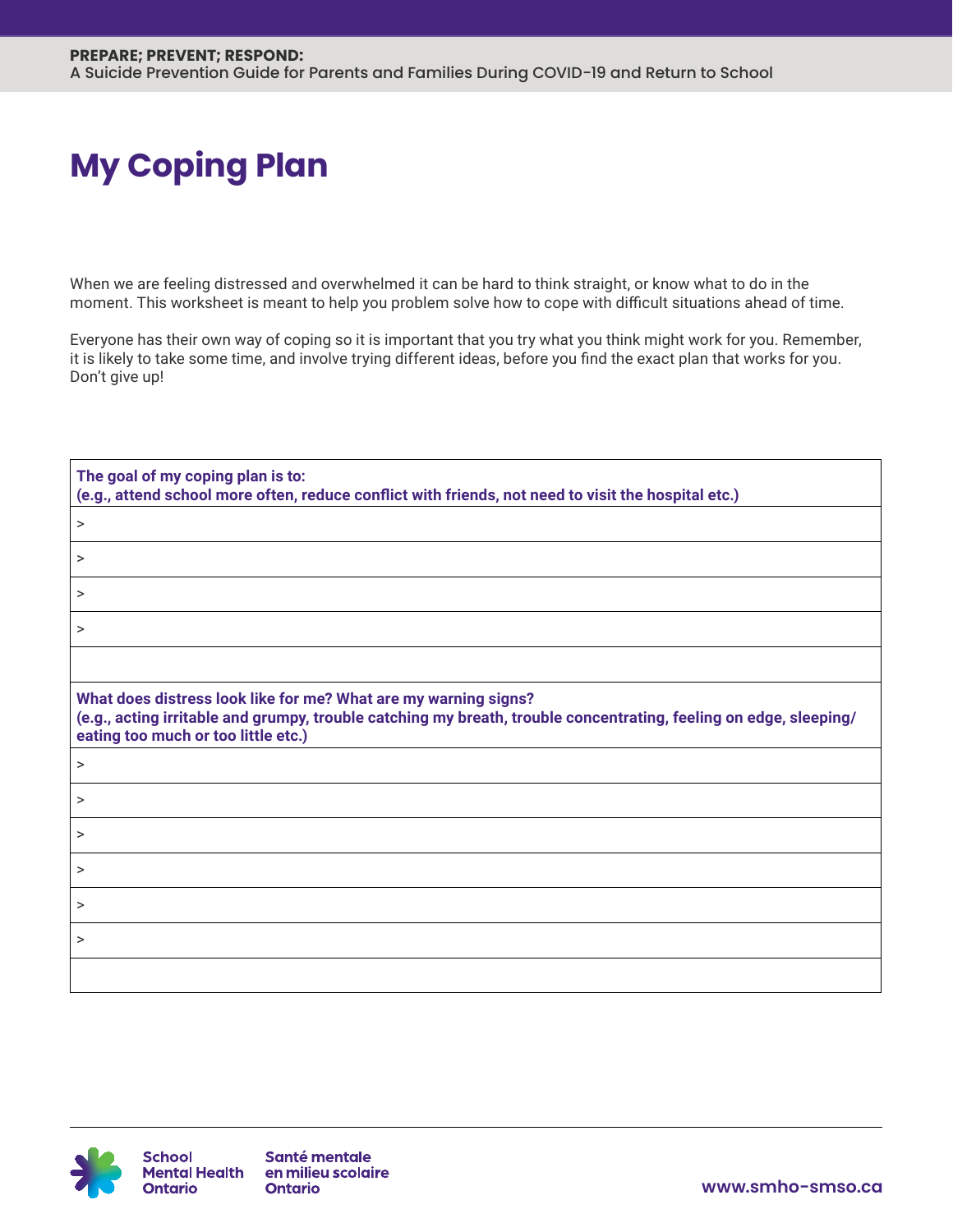### **PREPARE; PREVENT; RESPOND:** A Suicide Prevention Guide for Parents and Families During COVID-19 and Return to School

| What healthy activities can calm and comfort me during times of distress?<br>(e.g., watch a movie/listen to music, talk to a parent/friend, write in my journal, go for a walk, play with a pet etc.) |  |  |
|-------------------------------------------------------------------------------------------------------------------------------------------------------------------------------------------------------|--|--|
| $\, > \,$                                                                                                                                                                                             |  |  |
| $\, > \,$                                                                                                                                                                                             |  |  |
| >                                                                                                                                                                                                     |  |  |
| >                                                                                                                                                                                                     |  |  |
| >                                                                                                                                                                                                     |  |  |
| $\rm{~}$                                                                                                                                                                                              |  |  |
|                                                                                                                                                                                                       |  |  |
| What specific skills can I learn and practice to lower my distress?                                                                                                                                   |  |  |
| > Deep breathing/box breathing                                                                                                                                                                        |  |  |
| > Muscle tense and release                                                                                                                                                                            |  |  |
| > Visualization/mental vacation                                                                                                                                                                       |  |  |
| $\, > \,$                                                                                                                                                                                             |  |  |
| >                                                                                                                                                                                                     |  |  |
| $\, > \,$                                                                                                                                                                                             |  |  |
| $\, > \,$                                                                                                                                                                                             |  |  |
|                                                                                                                                                                                                       |  |  |
| What healthy habits will help me to prevent distress?<br>(consider your sleep and exercise routines as well as your eating habits. How can you incorporate these into your<br>schedule?)              |  |  |
|                                                                                                                                                                                                       |  |  |
| >                                                                                                                                                                                                     |  |  |
| >                                                                                                                                                                                                     |  |  |
| >                                                                                                                                                                                                     |  |  |
|                                                                                                                                                                                                       |  |  |